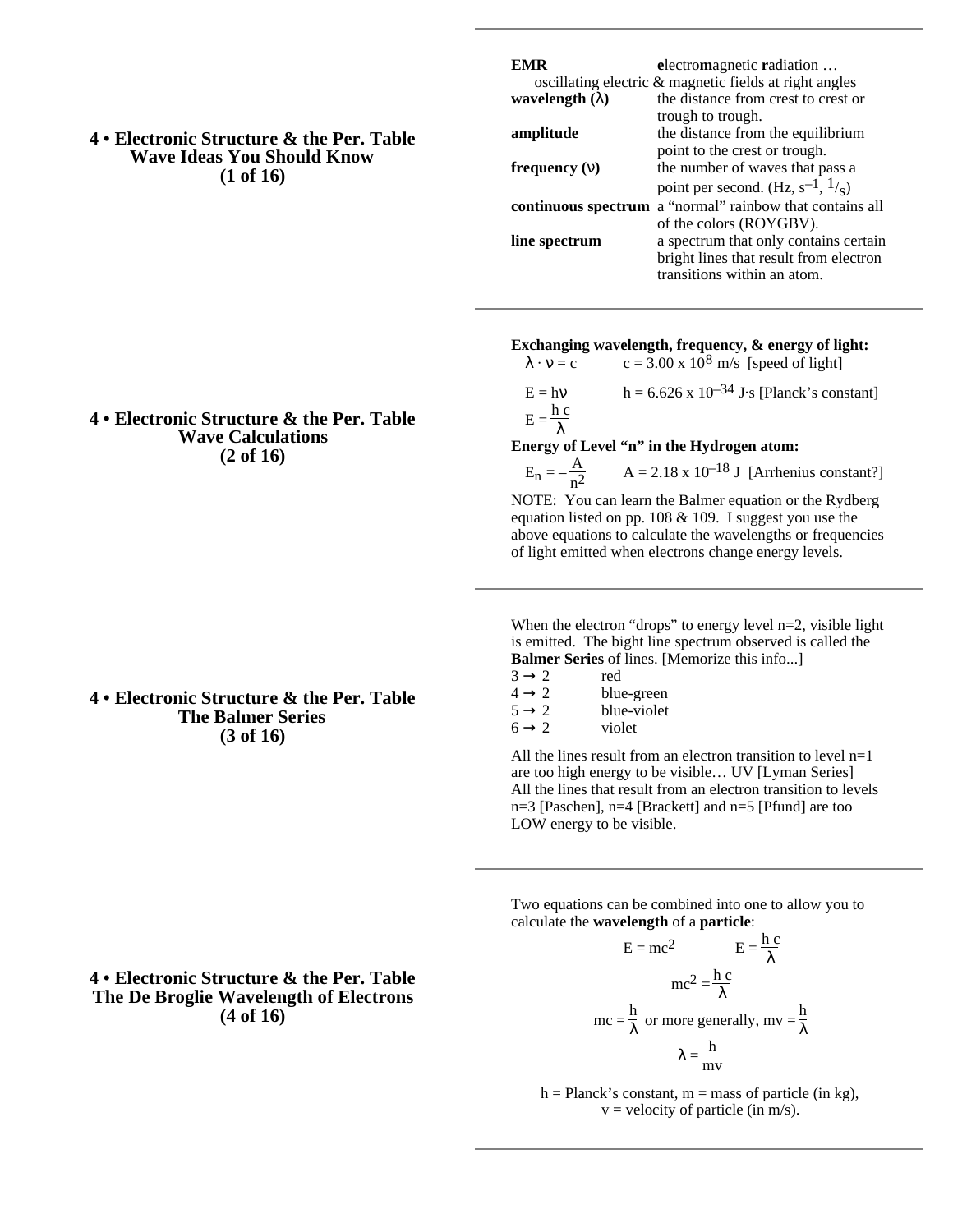**4 • Electronic Structure & the Per. Table Standing Waves (5 of 16)**

**Standing waves** are something that waves do… resulting from having repeating waves that always cancel at the nodes and always add up at the antinodes.

We have seen standing waves of strings: of sound: of drumheads: + + – + –

We hypothesized the standing waves of electrons: (4-dimensional vibrating wavicles) the orbitals (s, p, d, f… probability waves)

#### These are **variables** in some unseen equation: **The Rules:**

| $n = 1, 2, 3, $                      | determines the energy of the $e^-$                             |  |
|--------------------------------------|----------------------------------------------------------------|--|
| $l = 0$ (n-1)                        | the type of orbital (subshell)<br>0 s, 1 p, 2 d, 3 f           |  |
| $m = -1$ +1                          | which orientation of the orbital<br>$(x, y, z$ for p orbitals) |  |
| $s = +\frac{1}{2}$ or $-\frac{1}{2}$ | the "spin" of the electron                                     |  |

NOTE: m is also called  $m<sub>l</sub>$  and s is  $m<sub>s</sub>$ 

The **Pauli Exclusion Principle** states that no two electrons in an atom may have the same four quantum numbers. This translates to the idea that an orbital may contain no more than two electrons.

The **Aufbau Principle** states that electrons occupy the lowest energy available orbital. You must memorize the orbital chart on page 120. [Aufbau  $=$  "building up"]

**Hund's Rule** states that when you have several orbitals of the same energy (e.g. three p orbitals or five d orbitals) place one electron in each orbital before doubling them up.

NOTE: Remember the Aufbau hotel analogy...

This is a **shorthand** notation for the arrangement of electron in the orbitals.  $1s^2$  means 2 electrons in the 1s orbital

Consider Arsenic, As This is the order in which the electrons fill… As 1s2 2s2 2p6 3s2 3p6 4s2 3d10 4p3 *however*, we write the orbitals according to the distance from the nucleus  $(n=3)$ 's then  $n=4$ 's, etc.) As  $1s^2$   $2s^2$   $2p^6$   $3s^2$   $3p^6$   $3d^{10}$   $4s^2$   $4p^3$ long form: (shown above) show each subshell

short form: (show the last filled NRG level...noble gas core) As  $[Ar]$  3d<sup>10</sup> 4s<sup>2</sup> 4p<sup>3</sup>

## **4 • Electronic Structure & the Per. Table Quantum Numbers (n, l, m, s) (6 of 16)**

**4 • Electronic Structure & the Per. Table Three Rules for Filling Orbitals (7 of 16)**

# **4 • Electronic Structure & the Per. Table Electron Configurations (8 of 16)**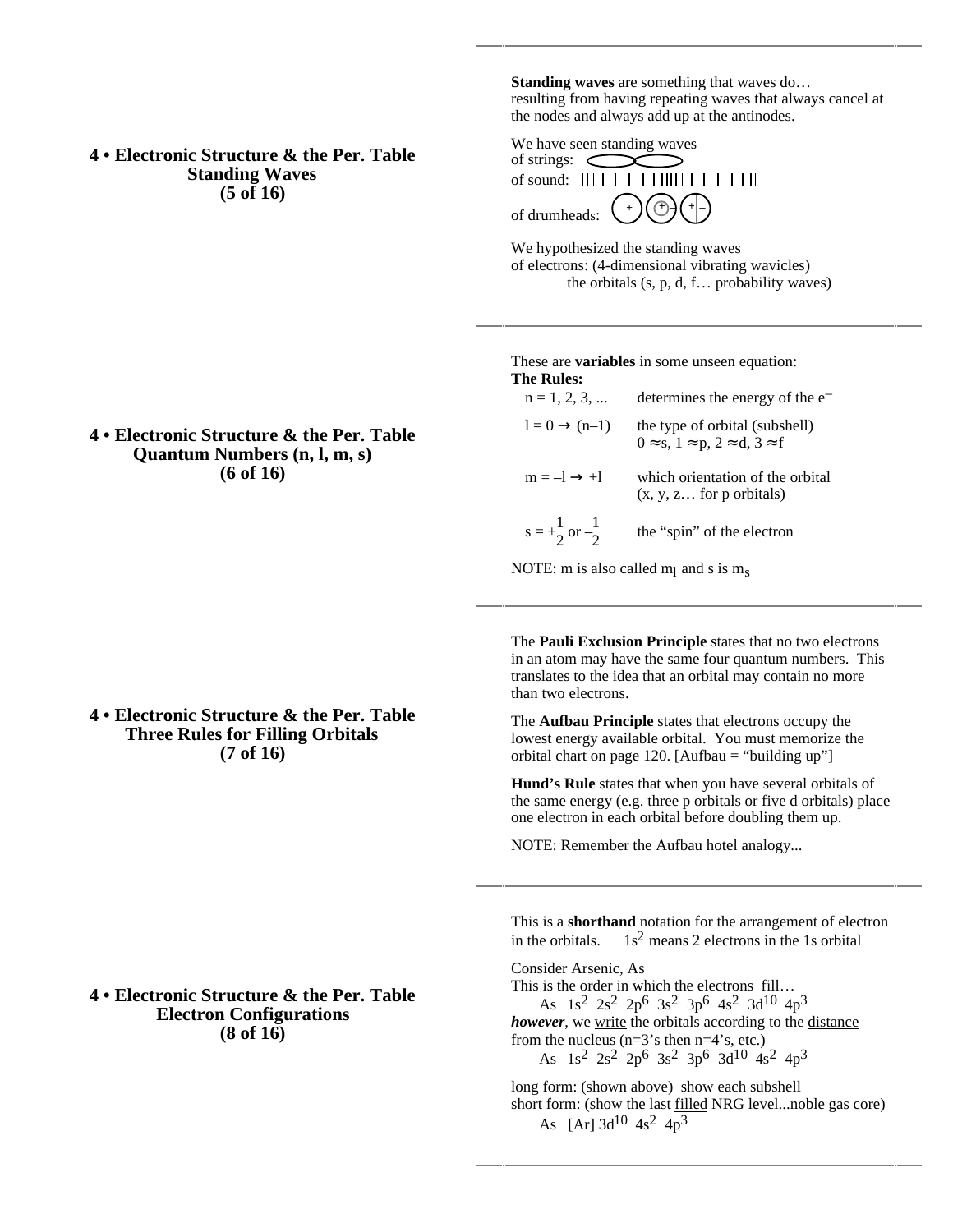# **4 • Electronic Structure & the Per. Table The s-block, p-block... of the Periodic Table Exceptions to the Filling Rules**

**(9 of 16)**

The shape of the Periodic Table comes from the way the electrons fill the orbitals.

s-block Families I and II<br>p-block Families III, IV, p-block Families III, IV, V, VI, VII, and VIII<br>d-block The Transition Elements The Transition Elements f-block The Inner Transition Elements Six elements do not follow the rules. They are in the dblock of the periodic table… the transition elements.

Cu, Ag, and Au... instead of a full s-orbital and almost filled d-orbital, they have a filled d and half-filled s-orbital Cr, Mo, W... instead of a full s-orbital and an almost halffilled d-orbital, they have  $d^5$  and  $s^1$ 

Know the general shapes of the s (spherical) orbitals,

p (perpendicular) orbitals, and

d (diagonal) orbitals.

**4 • Electronic Structure & the Per. Table Shapes of the orbitals (10 of 16)**

> What: As you move ACROSS a period, the size of the atom **DECREASES**

- Why: As you move ACROSS a period, the number of protons in the nucleus increases... so the protonelectron attraction increases... the size decreases.
- NOTE: The increased  $e^-$ - $e^-$  repulsion that one might expect is not important, because the outer electrons do not SHIELD the electrons from the nucleus..
- What: As you move DOWN a family, the size of the atom INCREASES
- Why: As the value of "n" increases, the average distance of the electron from the nucleus increases. The size of the atom IS the electron cloud... so the size increases

The change in size of ions (compared to the neutral element) depends on the electron-electron repulsion.

If an atom gains electrons, the increased repulsion increases the size of the electron cloud. So... negative ions are larger than the neutral atom.

Positive ions form by losing electrons (less repulsion) and get smaller.

The Lanthanide contraction makes the third row of the transition elements about the same size as the second row... This causes these elements to be much more dense.

**4 • Electronic Structure & the Per. Table Predicting the Atomic Size (radius) Trends in the Periodic Table (11 of 16)**

**4 • Electronic Structure & the Per. Table Explaining The Sizes of Ions The Lanthanide Contraction (12 of 16)**